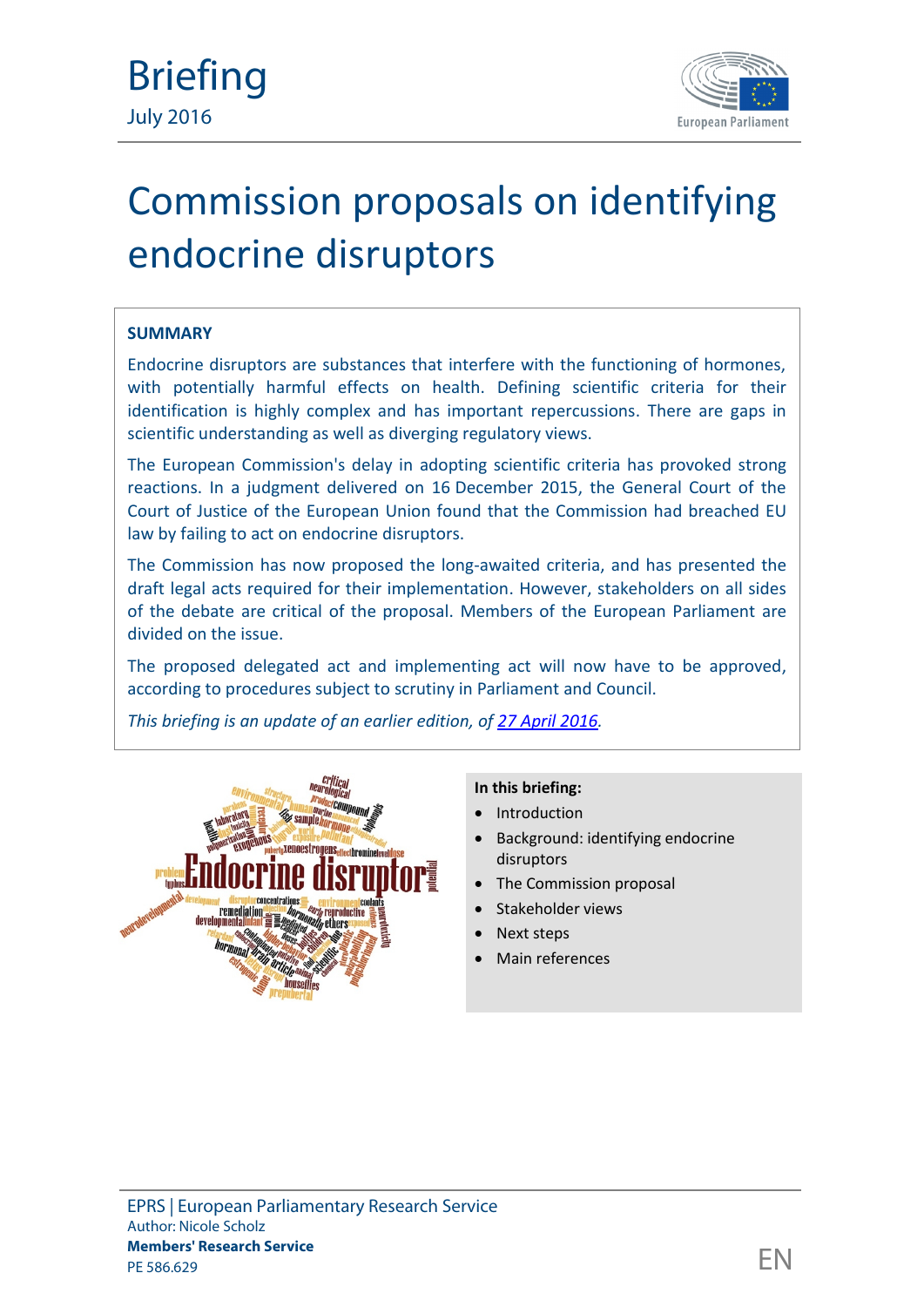# **Introduction**

On 15 June 2016, the European Commission presented the long-awaited proposal on scientific criteria for the identification of endocrine disruptors. The Commissioner for Health and Food Safety, Vytenis Andriukaitis, thereby followed up on his promise to come up with such criteria 'before summer'.

The [package](http://www.europarl.europa.eu/oeil/popups/ficheprocedure.do?reference=COM(2016)0350&l=en) includes a communication, an impact assessment, and two draft legal acts: an implementing act applying to the chemical substances falling under the Plant Protection Regulation; and a delegated act applicable to the Biocidal Products Regulation.

#### **Legislative framework**

The [Plant Protection Products Regulation](http://eur-lex.europa.eu/legal-content/EN/TXT/?qid=1441117869940&uri=CELEX:02009R1107-20140630) (No 1107/2009 – PPPR) and the [Biocidal Products](http://eur-lex.europa.eu/legal-content/EN/TXT/?qid=1441117933171&uri=CELEX:02012R0528-20140425) [Regulation](http://eur-lex.europa.eu/legal-content/EN/TXT/?qid=1441117933171&uri=CELEX:02012R0528-20140425) (No 528/2012 – BPR) ban substances with endocrine-disrupting properties as a general rule on the basis of hazard. Both define 'substance of concern' as any substance having an 'inherent capacity to cause an adverse effect', although some limited exceptions are permitted. The Regulations provide for the establishment of scientific criteria to identify endocrine disruptors by mid-December 2013, when the interim criteria set out in the PPPR and BPR apply.

# **Background: identifying endocrine disruptors**

## **Suspected health effects and gaps in understanding**

Endocrine disruptors, or endocrine-disrupting chemicals (EDCs), are substances that interfere with the hormonal function and therefore may have harmful effects on human [health](http://www.europarl.europa.eu/RegData/bibliotheque/briefing/2012/120303/LDM_BRI(2012)120303_REV1_EN.pdf).<sup>1</sup> A wide range of chemicals, commonly used for a number of everyday products, are suspected of having a potential for endocrine disruption under certain

circumstances. The effects of EDCs are thought to depend on both the level and timing of exposure. EDCs are suspected of being capable of action even at very low doses. Exposure is thought to have both immediate and latent consequences. The most sensitive window of exposure to EDCs appears to be during critical periods of development (for instance, foetal development and puberty). Limited human evidence [supports the idea](http://apps.who.int/iris/bitstream/10665/78102/1/WHO_HSE_PHE_IHE_2013.1_eng.pdf?ua=1) that exposure during these periods may play a role in the negative increased incidence of reproductive diseases, endocrine-related cancers and behavioural and learning problems. However, for many of these, evidence is weak and it is very difficult to carry out meaningful experimental or epidemiological studies and prove cause and effect in humans. There are still gaps in our scientific understanding of endocrine disruptors. In addition, regulators are divided on whether rules on EDCs should be based on hazard or risk assessment (see box).

#### **Hazard vs risk**

A hazard is a potential threat to health because of the properties of a substance, such as its capacity to cause a certain disease. A hazard assessment looks at the *possibility* of adverse effects.

The risk that a substance could cause a effect depends on a combination of hazard and exposure, namely on the amount of substance to which humans are exposed (the level of exposure), the duration of exposure, and when exposure occurs (as a foetus, child, or adult). A risk assessment considers the *likelihood* of adverse effects.

Within the EU, some Member States support a hazard-based approach and others a risk-based approach.

## **The need for operational criteria**

According to the [definition](http://www.who.int/ipcs/publications/en/ch1.pdf?ua=1) of the International Programme on Chemical Safety (IPCS) of the World Health Organization (WHO) (also known as 'WHO–IPCS'), an endocrine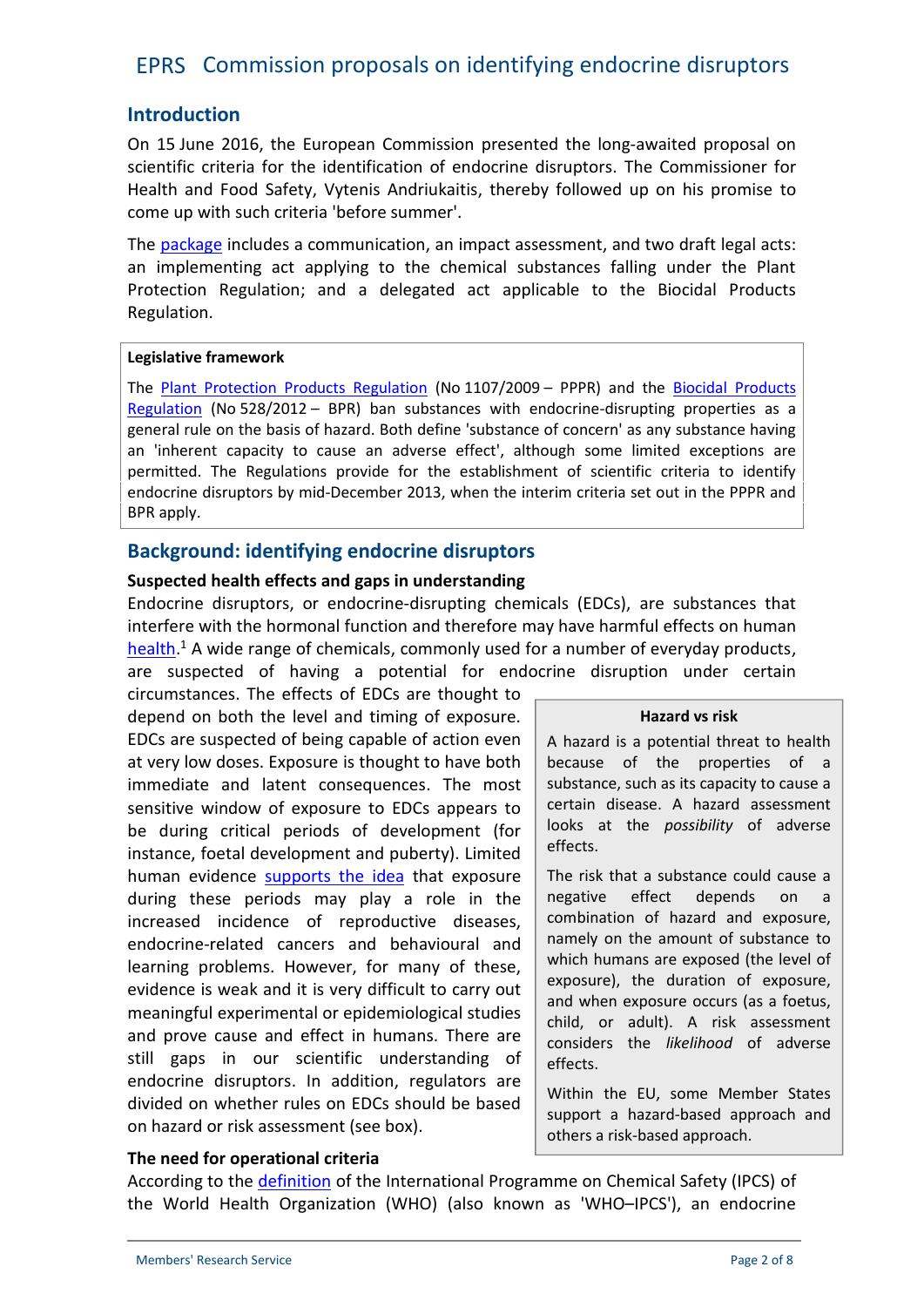disruptor is an 'exogenous substance or mixture that alters function(s) of the endocrine system and consequently causes adverse health effects in an intact organism, or its progeny, or (sub)populations'. Defining which substances are to be considered EDCs has important implications for their regulation. The Commission had argued for the need for these criteria to be 'operational'; that is, to allow for 'science-based regulatory decision making'. It had also underlined that it required input prior to legislating, owing to the complex issues involved and because diverging views remain, and decided in 2013 to undertake an impact assessment. The impact assessment is based on a June 2014 [roadmap](http://ec.europa.eu/smart-regulation/impact/planned_ia/docs/2014_env_009_endocrine_disruptors_en.pdf) that outlines four different options with regard to setting EU criteria for identifying endocrine disruptors and three for regulatory decision-making.

#### **European Commission roadmap defining criteria for identifying endocrine disruptors**

#### **Criteria for identifying endocrine disruptors**

- Option 1: No criteria are specified; the PPPR and BPR interim criteria continue to apply
- Option 2: WHO–IPCS definition to identify EDCs (hazard-based)
- Option 3: WHO–IPCS definition to identify EDCs, plus introduction of additional categories based on the different strengths of evidence (namely 'suspected endocrine disruptors' and 'endocrine-active substances')
- Option 4: WHO–IPCS definition to identify EDCs, plus inclusion of potency as element of hazard

#### **Criteria for regulatory decision-making**

- Option A: No policy change (baseline)
- Option B: Introduction of further elements of risk assessment into sectoral legislation
- Option C: Introduction of further socio-economic considerations into sectoral legislation

Source: European Commission, [DG SANTE](http://ec.europa.eu/health/endocrine_disruptors/docs/ev_20150601_co02_03_en.pdf), June 2015.

#### **General Court judgment**

In a judgment delivered on 16 December 2015 [\(case T-521/14](http://curia.europa.eu/juris/documents.jsf?pro=&lgrec=en&nat=or&oqp=&lg=&dates=&language=en&jur=C%2CT%2CF&cit=none%252CC%252CCJ%252CR%252C2008E%252C%252C%252C%252C%252C%252C%252C%252C%252C%252Ctrue%252Cfalse%252Cfalse&num=T-521%252F14&td=%3BALL&pcs=Oor&avg=&page=1&mat=or&jge=&for=&cid=894174)), the General Court of the Court of Justice of the European Union (EU) found that the European Commission had breached EU law by failing to adopt criteria for the identification of endocrine disruptors by 13 December 2013. (For more detail on the judgment, see the [previous](http://www.europarl.europa.eu/thinktank/en/document.html?reference=EPRS_BRI(2016)581986) [version](http://www.europarl.europa.eu/thinktank/en/document.html?reference=EPRS_BRI(2016)581986) of this briefing, published in April 2016.)

#### **European Parliament resolution**

In its recent [resolution](http://www.europarl.europa.eu/sides/getDoc.do?pubRef=-//EP//TEXT+TA+P8-TA-2016-0270+0+DOC+XML+V0//EN&language=EN) of 8 June 2016, Parliament called on the Commission to deliver without delay on its obligation and 'to adopt immediately hazard-based scientific criteria for the determination of endocrine-disrupting properties'.

In its [resolution](http://www.europarl.europa.eu/sides/getDoc.do?type=TA&reference=P7-TA-2013-0091&format=XML&language=EN) of 14 March 2013, Parliament called on the Commission to submit, as soon as possible, proposals for overarching criteria based on the WHO–IPCS definition of EDCs, and for EU legislation to make clear what substances are regarded to have endocrine-disrupting properties, with different categories based on the strength of evidence. The resolution also asked for possible combination effects to be taken into consideration.

# **The Commission proposal**

## **Proposed definition and criteria**

The definition put forward is based on the WHO–IPCS definition (Option 2 of the June 2014 roadmap). As laid out in the [communication](http://eur-lex.europa.eu/legal-content/EN/TXT/?qid=1466771010757&uri=CELEX:52016DC0350), a substance (or mixture) is considered an endocrine disruptor if: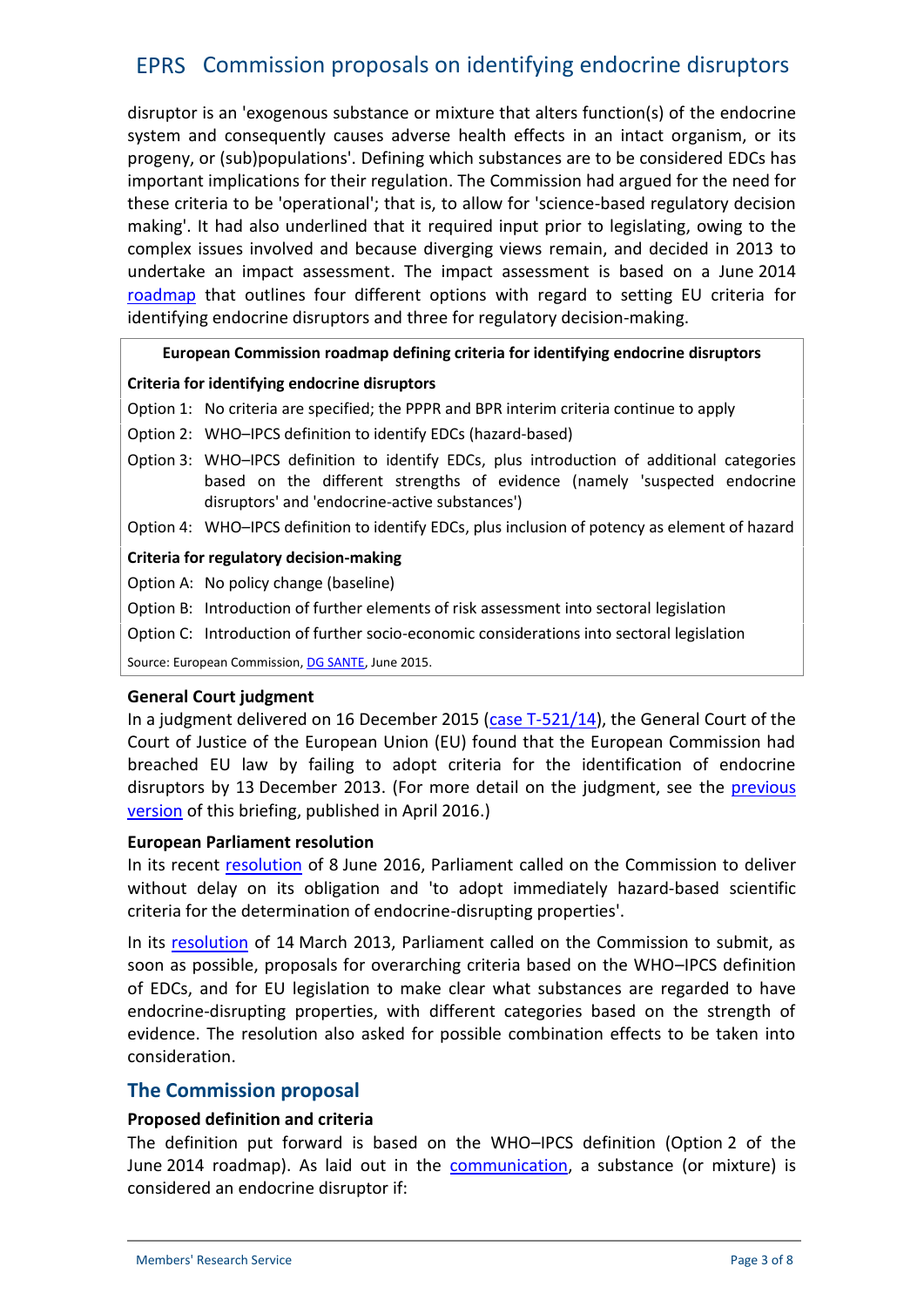- it is known to cause an adverse effect on human health;
- it has an endocrine mode of action; and
- the adverse effect relevant for human health is a consequence of the endocrine mode of action (that is, if there is a causal link between adverse effect and mode of action).

The scientific criteria aim to introduce this concept of 'endocrine mode of action' in legal form. According to the Commission, the criteria are scientific (that is, based on science, not on socio-economic considerations); their purpose is to *define* endocrine

disruptors; they will only apply to plant protection products and biocidal products;<sup>2</sup> and they are proposed to protect both human health and the environment.

The communication also highlights issues that are part of a more general debate around endocrine disruptors and toxicology, and it clarifies a number of terms and concepts:

**Endocrine mode of action** is defined as 'the inherent ability of a substance to interact or interfere with one or more components of an endocrine system'.<sup>3</sup> things, **Adverse effect** is a 'change in the morphology, physiology, growth, development, reproduction or life span of an organism, system, or (sub)population  $\parallel$  to rely that results in an impairment of functional capacity, an impairment of the capacity to compensate for additional stress, or an increase in susceptibility to other influences'.<sup>4</sup>

With regard to the causal link between adverse effect and mode of action, the Commission acknowledges that it will, in practice, be very difficult to demonstrate 'conclusive evidence' of **causality**. It therefore proposes to follow the approach of 'biological plausibility', or reasonable evidence. According to the Commission, establishing **categories that take varying degrees of scientific evidence into account**<sup>5</sup> (such as 'known', 'presumed' or 'suspected'

#### **Expert consensus fed into the criteria**

A [meeting](http://www.bfr.bund.de/en/press_information/2016/13/breakthrough_in_the_scientific_discussion_of_endocrine_disruptors-197254.html) of 23 international experts, hosted by the German Federal Institute for Risk Assessment (BfR) on 11–12 April 2016, attended by representatives from the European Commission and the European Food Safety Authority (EFSA), adopted a [consensus statement](http://bit.ly/29Tlg7O) on principles for the identification of endocrine disruptors.

The scientists recognised, among other that the identification of endocrine-disrupting substances is a hazard identification procedure and has on weight-of-evidence evaluations of both adversity and mode of action together.

According to the statement, which is based on WHO–ICPS terminology for the [four steps in risk assessment,](http://www.inchem.org/documents/harmproj/harmproj/harmproj1.pdf) potency is an important factor to be taken into account during the *characterisation of hazards* of endocrine disruptors, but it is not relevant for the *identification* of a compound, such as an EDC.

The Commission took this scientific consensus into consideration when drawing up the criteria.

endocrine disruptors), does not help to define what an endocrine disruptor actually *is* in the context of plant protection products and biocidal products, but only what it *may be*. Concerning **safe thresholds** (whether there is a dosage below which no adverse effect is expected to occur), the Commission finds that it is 'neither necessary nor appropriate' to address this question in the context of setting identification criteria. As for **potency** (the ability of a chemical substance to produce an effect at a particular dose), the Commission states that it will follow the 'broad scientific consensus' according to which potency should not be considered *when identifying* EDCs, but taken into account *when evaluating the actual risk* they may pose (see box).

In addition, the Commission specifies<sup>6</sup> how the identification of an EDC should be carried out, namely: based on all available relevant scientific evidence; using a weight of-evidence approach (that is, a [process](http://bit.ly/29IohnN) in which all of the evidence considered relevant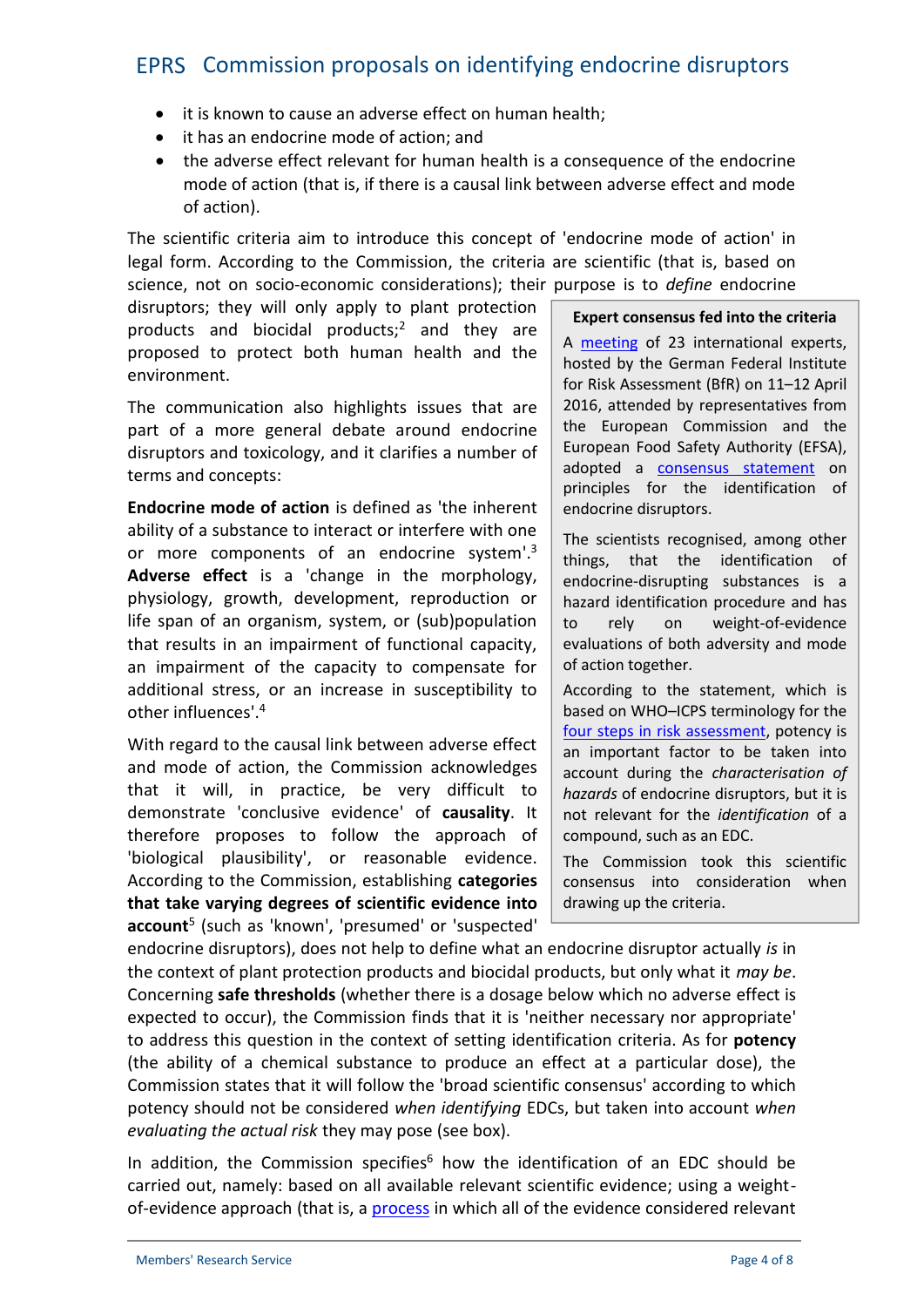to a decision is evaluated and weighted); and applying a [systematic review](http://consumers.cochrane.org/what-systematic-review) methodology.

#### **Impact assessment**

An [impact assessment](http://eur-lex.europa.eu/legal-content/EN/TXT/?qid=1466773301904&uri=CELEX:52016SC0211) (IA) accompanies the communication,<sup>7</sup> which – according to Commissioner Vytenis Andriukaitis – was important to allow the College to take a properly informed decision.

The IA followed a two-step procedure. The **first step** was a [screening](http://bit.ly/29TmaRv) of 'nearly all approved' active substances used in plant protection products, and of those substances used in biocidal products for which information was available. According to the Commission, the screening resulted in an estimate of how many and which substances used in the PPPR and BPR may be identified as EDCs under Options 1 to 4, but it did not constitute an evaluation of individual substances to be carried out under the respective legislation. In the **second step**, building on the [results of the screening](http://ec.europa.eu/health/endocrine_disruptors/docs/2016_impact_assessment_study_en.pdf), and complemented by additional information, the impacts in different policy areas were assessed.

According to the IA, Option 2 in combination with Option B of the roadmap (the option chosen by the Commission, namely: the WHO–ICPRS definition, with an adjustment of the PPPR derogations in the light of current scientific knowledge), is expected to reach the widest consensus amongst scientists, Member States and stakeholders.

The Commission indicates, in the IA [executive summary](http://bit.ly/29NyBOg), that all options offer the same high level of protection of human health and environment under the current PPPR and BPR. As for the impact on businesses, the decreased availability of plant protection products or biocidal products was assumed to negatively affect SMEs, given that

farmers are mainly SMEs and that the biocidal products industry is mainly represented by SMEs.

## **Proposed legislative changes**

While active substances with endocrine-disrupting properties under the PPPR and the BPR are banned on the basis of hazard, some derogations may apply – on grounds such as 'negligible exposure' (in the PPPR) or 'negligible risk' (in the BPR). The Commission proposes to update the grounds for possible derogations under the PPPR by changing the wording – in line with the BPR – to 'negligible risk'. According to the Commission, current scientific knowledge suggests that 'endocrine disruptors in this area could be assessed based on risk, like most other substances', while 'fully maintaining the hazard-based ban of endocrine disruptors, thereby ensuring an equally high level of protection of health and the environment'.

## **Stakeholder views**

## **European Parliament**

Members of the European Parliament are divided on

**Environment ministers call for more protective criteria**

In a joint [letter](http://www.regeringen.se/globalassets/regeringen/dokument/miljo--och-energidepartementet/pdf/vytenisandriukaitis.pdf) to Commissioner Vytenis Andriukaitis and European President Jean-Claude Juncker, three Environment Ministers – Ségolène Royal (France), Esben Lunde Larsen (Denmark) and Karolina Skog (Sweden) – expressed their concern about the proposed criteria.

In particular, they draw attention to the fact that only substances *known* to cause an adverse effect can be identified as endocrine disruptors, and argue for the need to apply the [precautionary](http://www.europarl.europa.eu/thinktank/en/document.html?reference=EPRS_IDA(2015)573876) [principle.](http://www.europarl.europa.eu/thinktank/en/document.html?reference=EPRS_IDA(2015)573876) Moreover, they state that the draft modification of the PPPR does not fulfil 'the need to ensure the highest level of human health protection', inviting the Commissioner to amend the proposal 'in a more protecting way'.

the issue. Among the concerns raised in an [exchange of views](http://www.europarl.europa.eu/ep-live/en/committees/video?event=20160616-0900-COMMITTEE-ENVI) with Commissioner Vytenis Andriukaitis in the Committee on the Environment, Public Health and Food Safety (ENVI) on 16 June 2016 were, notably: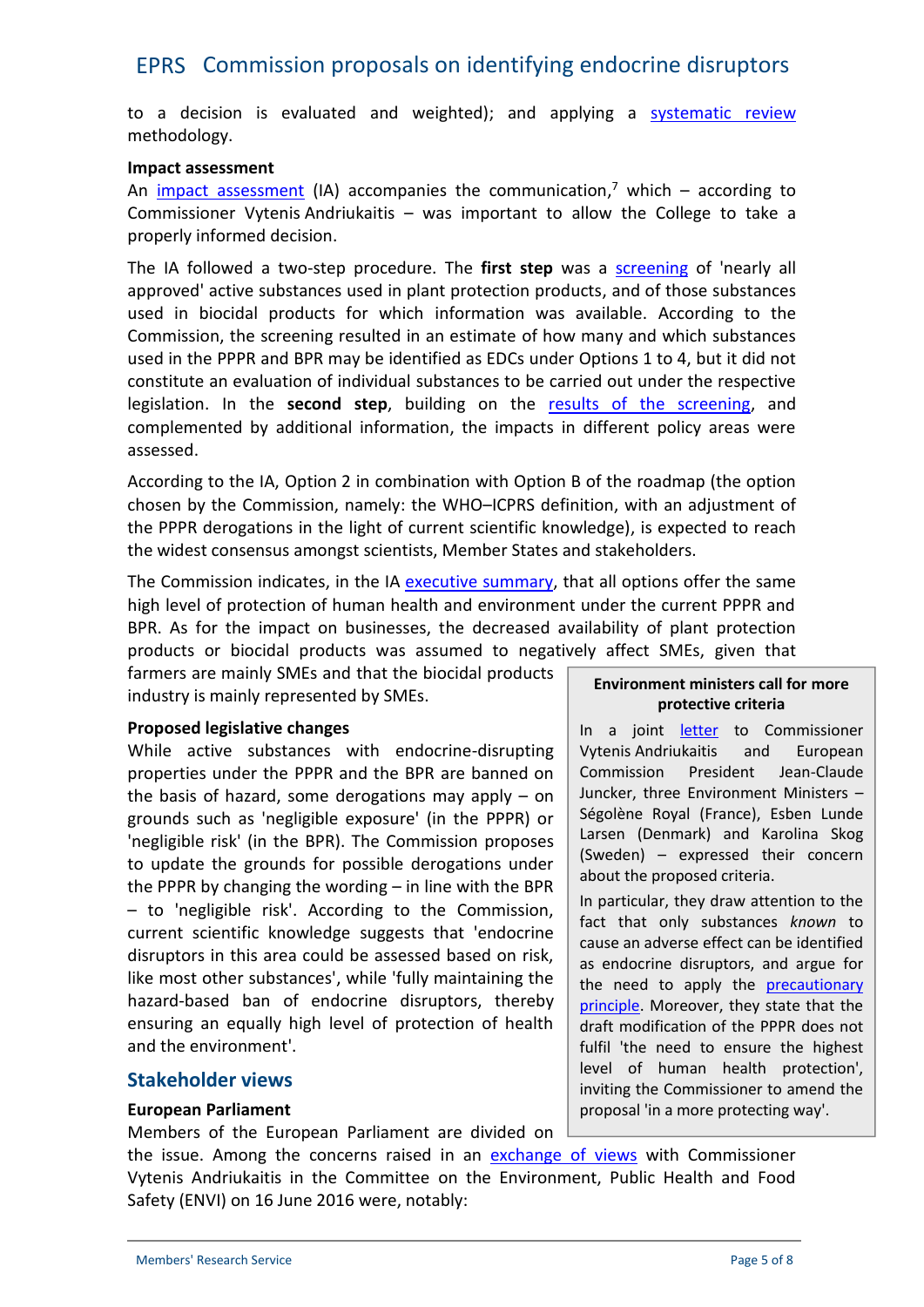- the restrictive definition of what constitutes an EDC;
- the introduction of wider exemptions;
- the fact that the system of derogations does not take the [cocktail](http://ec.europa.eu/environment/chemicals/effects/effects_en.htm) effect into account;
- the absence of categories for different degrees of scientific evidence;
- the fact that the proposed criteria apply to biocidal products and plant protections products only;
- the fact that the criteria have to rely on 'biological plausibility' rather than conclusive evidence;
- that risk assessment should be an integral part of the legislation, and derogations should be exceptions; and
- the question as to whether the changes of wording, interpreted as a shift from a hazard-based to a risk-based approach, were in line with the Commission's legal mandate.

#### **Scientists**

According to the [Endocrine](http://www.endocrine.org/news-room/current-press-releases/european-commissions-overreaching-decision-fails-to-protect-public-health) Society, which called for Option 3 of the roadmap, the Commission's criteria are 'too strict to effectively protect the public from endocrine disrupting chemicals'. They would result in very few EDCs being identified and regulated: 'The European Commission has set the bar so high that it will be challenging for chemicals to meet the standard, even when there is scientific evidence of harm.'

#### **NGOs**

[EDC-Free Europe,](http://www.edc-free-europe.org/edc-free-europe-reaction-on-commissions-edc-criteria-proposal/) a coalition of 65 public interest groups, condemns the proposal. The coalition and its [campaign partners](http://www.edc-free-europe.org/about-us/), which include, among others, the International Chemical Secretariat [\(ChemSec](http://chemsec.org/presented-draft-edc-criteria-will-fail-to-prevent-harm/)), [CHEMTrust](http://www.chemtrust.org.uk/commission-edc-criteria-humanharm/), [Corporate Europe Observatory](http://corporateeurope.org/efsa/2016/06/worse-expected-commission-criteria-endocrine-disruptors-wont-protect-human-health) (CEO) [Health and Environment Alliance](http://www.env-health.org/resources/press-releases/article/europe-s-opportunity-to-stop) (HEAL), [Health Care Without Harm](https://noharm-europe.org/articles/press-release/europe/medical-devices-regulation-positive-steps-undermined-inadequate) (HCWH) and [Pesticides Action Network](http://www.pan-europe.info/press-releases/2016/06/eu-health-commissioner-andriukaitis-decides-leave-europeans-unprotected) (PAN Europe), put forward [two main arguments](http://www.edc-free-europe.org/edc-free-coalition-asks-environment-ministers-to-say-no-to-hormone-disruptors/). Firstly, the Commission proposes to identify EDCs only if they are proven to cause adverse effects. According to the coalition, this high level of proof is incoherent with the usual approach taken in the EU – for identifying carcinogens, for example – and since the proposal will have far-reaching implications for all EU chemical laws, it should ensure coherence and to protect humans and wildlife. Secondly, the coalition argues that the proposed amendment to widen an existing exemption in the PPPR for chemicals already identified as EDCs (by changing 'negligible *exposure*' to 'negligible *risk*') would mean 'continued uncontrolled exposure to these chemicals of high concern'. In addition, the coalition considers the move to be potentially illegal, as it would alter the legislative act as adopted by the co-legislators.

The [European Consumer Organisation](http://www.beuc.eu/publications/beuc-x-2016-063_endocrine_disruptors_criteria.pdf) (BEUC) is of the opinion that an EU definition of endocrine disruptors 'needs to identify all chemicals that may disrupt the hormonal system', and that it is necessary to distinguish between 'known', 'presumed' and 'suspected' EDCs. According to BEUC, the proposed criteria demand an 'onerous level of proof' for a substance to be defined as an EDC, and the proposal will not effectively protect consumers as only a few substances would be defined and regulated as EDCs.

## **Industry**

The pesticides, chemicals and plastics industries – which include the [European Chemical](http://www.cefic.org/newsroom/More-news-from-2016/Joint-Industry-Statement-Examines-EU-Commissions-Proposal-on-Endocrine-Disruptors/) [Industry Council](http://www.cefic.org/newsroom/More-news-from-2016/Joint-Industry-Statement-Examines-EU-Commissions-Proposal-on-Endocrine-Disruptors/) (Cefic), the [European Crop Protection Agency](http://www.ecpa.eu/news/crop-protection-industry-dissapointed-ec-endocrine-disruptor-criteria) (ECPA) and [PlasticsEurope](http://www.plasticseurope.org/) – set out their views in a [joint statement](http://www.cefic.org/Documents/Media Center/News/ED-Joint-Statement-Cefic-ECPA-PlasticsEurope-15-June-2016.pdf). The industries are 'disappointed' that they still lack the scientific criteria that would allow differentiation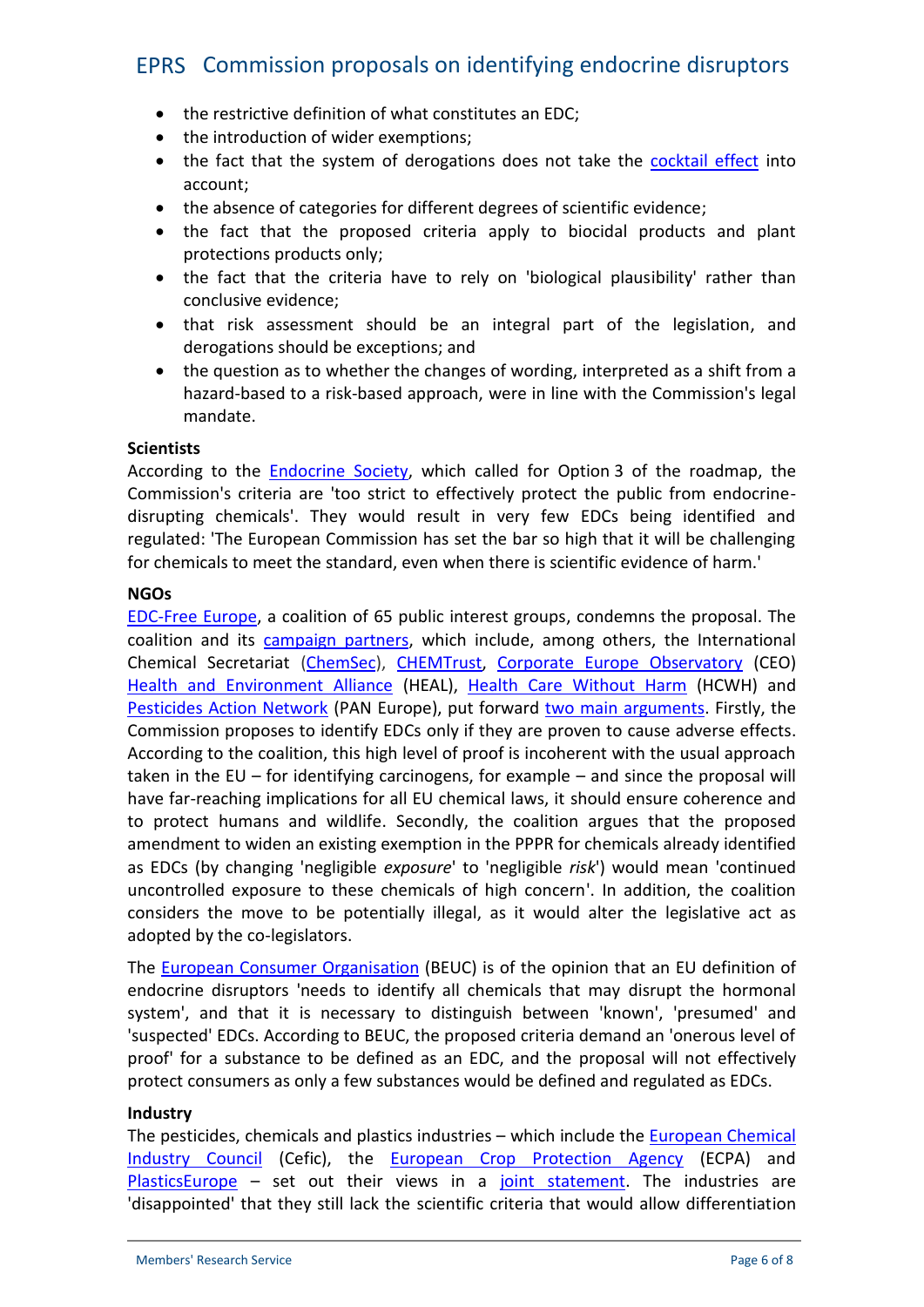between a substance of regulatory concern and a substance of no or low concern. They consider 'regulating by derogation' as unacceptable, since this does not provide certainty and predictability for product development and innovation. They argue that the WHO–IPCS definition alone is unsuitable and that using this definition will identify many substances that pose no risk to human health or the environment as EDCs. According to the industries, potency must be taken into account.

The Association of European farmers and agri-cooperatives Copa & [Cogeca](http://www.copa-cogeca.be/Download.ashx?ID=1533663&fmt=pdf) urged Member States 'to ensure all decisions on criteria to identify endocrine disruptors and authorisation of them are based on science, using a risk-based approach', not the 'hazard-based approach proposed by the Commission'. They are concerned that putting more restrictions on plant protection products and their availability may put European farmers at a competitive disadvantage.

## **Next steps**

The European Commission has requested the European Food Safety Authority (EFSA) and the European Chemicals Agency (ESA) to investigate whether individual substances that are already approved can be identified as endocrine disruptors according to the proposed criteria.

The [delegated act](http://ec.europa.eu/health/endocrine_disruptors/docs/2016_bpcriteria_en.pdf), with criteria applicable under the BPR, will be discussed by a group of Member States' experts prior to adoption by the Commission.

The [implementing act](http://ec.europa.eu/health/endocrine_disruptors/docs/2016_pppcriteria_en.pdf), applicable to plant protection products under the PPPR, will be discussed and then voted by the Standing Committee (regulatory procedure with scrutiny).<sup>8</sup>

Both texts will be presented simultaneously to Parliament and Council for exercise of their control function as co-legislators, which allows for the possibility of blocking the texts.<sup>9</sup>

# **Main references**

[Detailed review paper on the state of the science on novel](http://www.oecd.org/officialdocuments/publicdisplaydocumentpdf/?cote=env/jm/mono(2012)23&doclanguage=en) *in vitro* and *in vivo* screening and [testing methods and endpoints for evaluating](http://www.oecd.org/officialdocuments/publicdisplaydocumentpdf/?cote=env/jm/mono(2012)23&doclanguage=en) endocrine disruptors, OECD, 2012.

[Endocrine disruptors and impact on health](http://www.europarl.europa.eu/RegData/etudes/workshop/join/2012/492452/IPOL-ENVI_AT(2012)492452_EN.pdf), Directorate-General for Internal Policies, Policy Department A, European Parliament, 2012.

Kortenkamp A. et al., State of the art assessment of endocrine disrupters – [Final report](http://ec.europa.eu/environment/chemicals/endocrine/pdf/sota_edc_final_report.pdf), 2011 and Annex I – [Summary of the state of](http://ec.europa.eu/environment/chemicals/endocrine/pdf/annex1_summary_state_of_science.pdf) the science, rev. 2012.

Munn, S., Goumenou, M., [Key scientific issues relevant to the identification and characterisation](http://publications.jrc.ec.europa.eu/repository/handle/JRC79981) of endocrine disrupting substances – [Report of the Endocrine Disrupters Expert Advisory Group](http://publications.jrc.ec.europa.eu/repository/handle/JRC79981), JRC Scientific and Technical Research Reports, European Commission, 2013.

Munn, S., Goumenou, M., [Thresholds for endocrine disrupters and related uncertainties,](http://publications.jrc.ec.europa.eu/repository/handle/JRC83204) JRC Scientific and Technical Research Reports, European Commission, 2013.

[State of the science of endocrine disrupting chemicals](http://www.who.int/ceh/publications/endocrine/en/) – 2012, United Nations Environment Programme (UNEP) and World Health Organization (WHO), 2012.

Slama Rémy et al., Scientific [Issues Relevant to Setting Regulatory Criteria to Identify Endocrine](http://ehp.niehs.nih.gov/EHP217/) [Disrupting Substances in the European Union](http://ehp.niehs.nih.gov/EHP217/), Environmental Health Perspectives, 2016.